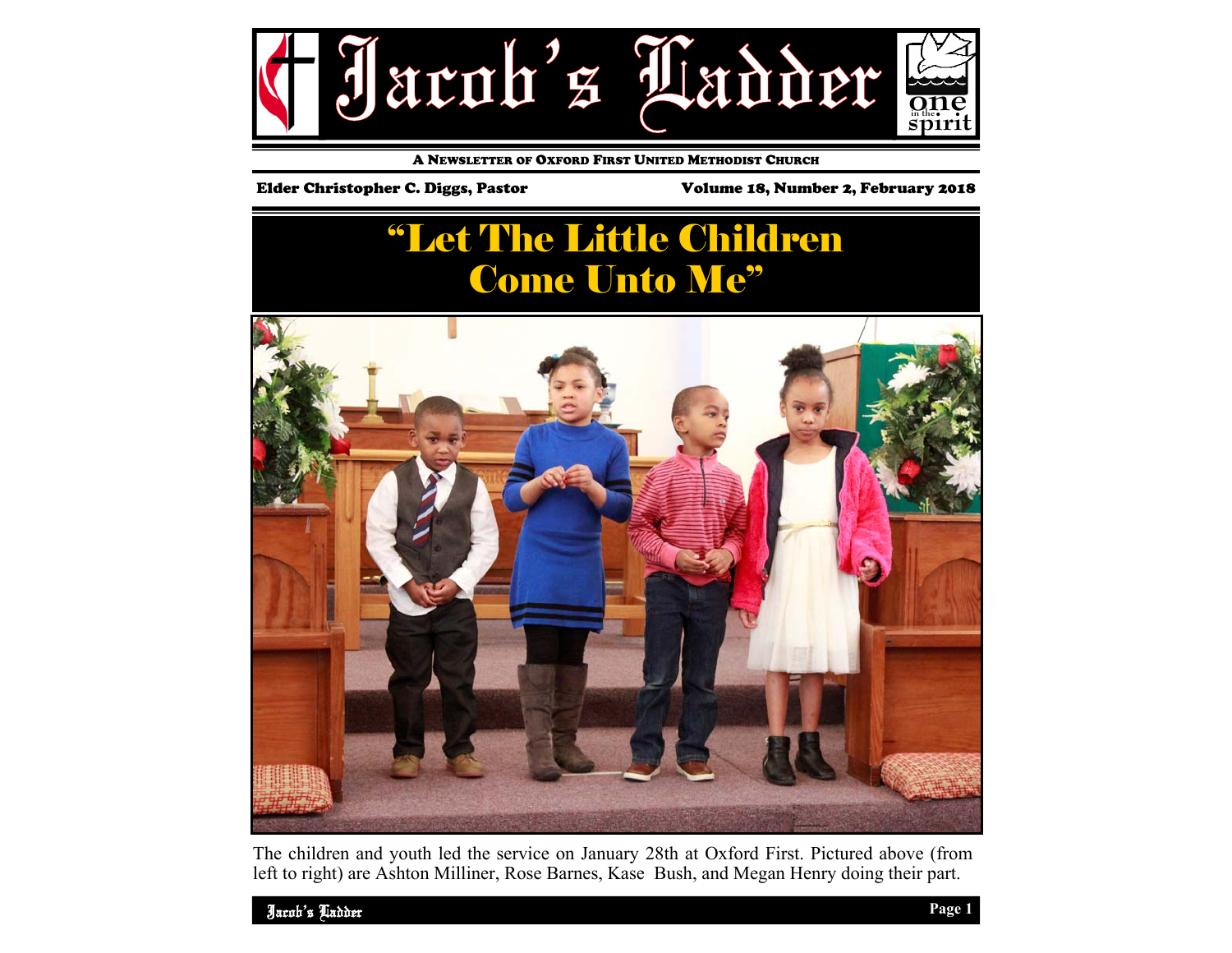## Oxford First Male Chorus Debut





each third Sunday It was a glorious Spirit filled day on Sunday, January 21st when the Oxford First Male Chorus made their debut. A male chorus had been a dream of the church for a while. It is now a reality. They will be singing on from now on.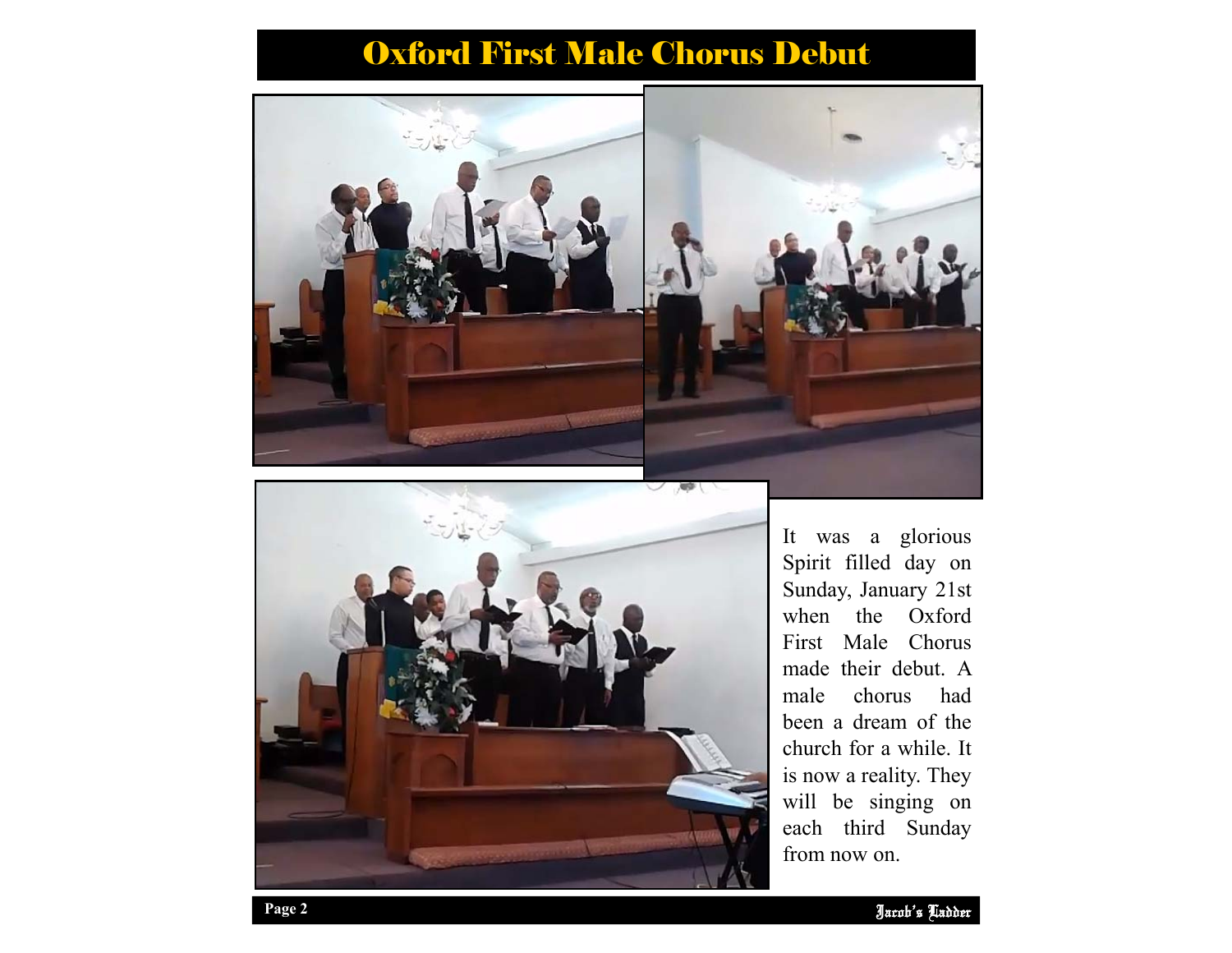#### Dreams of the Youth



On Sunday, January 14, 2018, the youth of Oxford First UMC were asked to relate to the congregation the dreams that they all had for their future. This was part of the church's celebration of the life of Dr. Martin Luther King, Jr. This was inspired by his famous "I Have A Dream" speech from Washington, DC in 1963.

### 2018 Oxford First Officers Inaugurated



Also on January 14th, all 2018 officers of Oxford First were presented to the church and sworn in.